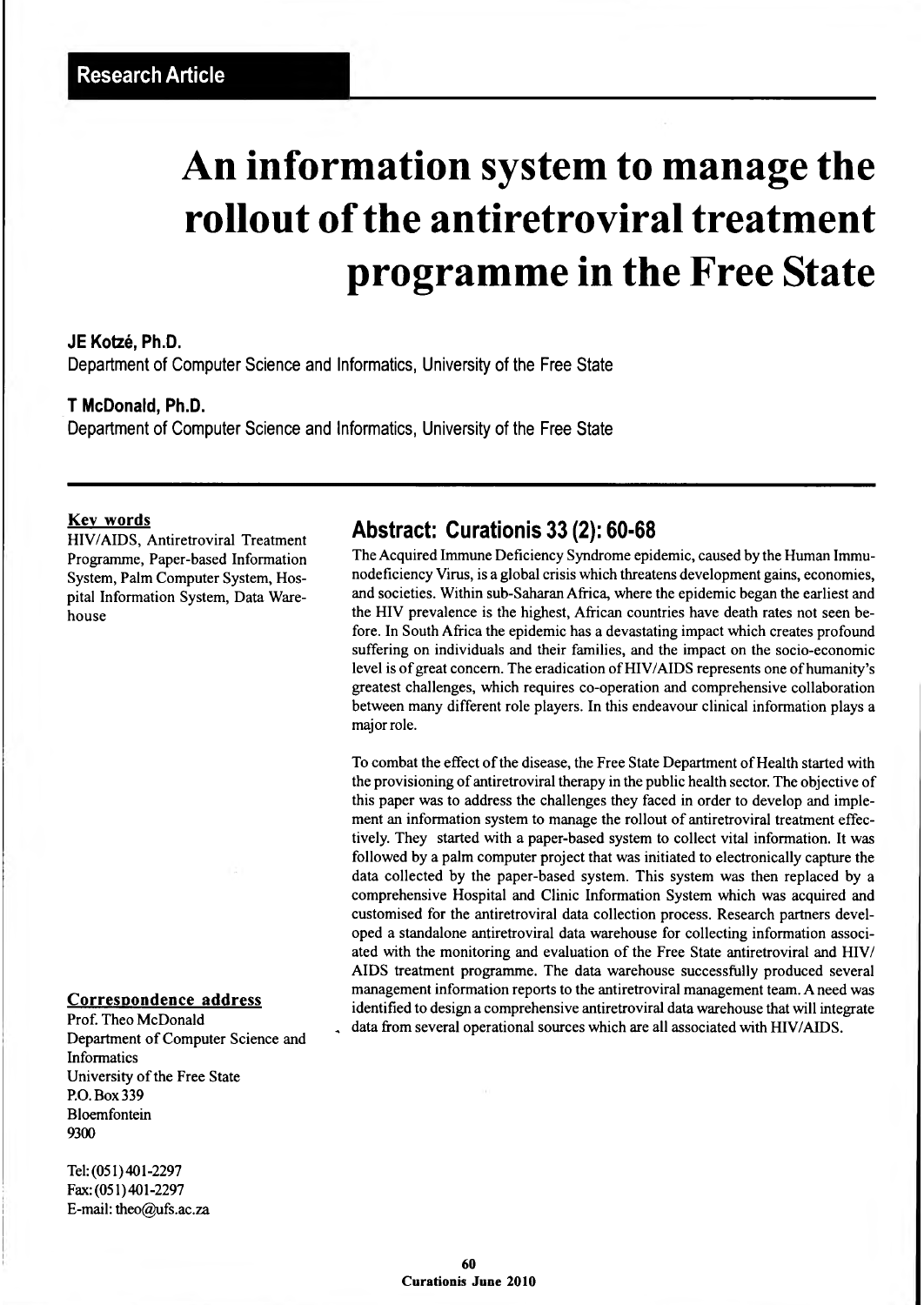### **Introduction**

The Acquired Immune Deficiency Syndrome (AIDS) epidemic, caused by the Human Immunodeficiency Virus (HIV), is a global crisis which threatens development gains, economies, and societies. The epidemic has evolved in different ways in various parts of the world, and at varying speeds. In many regions it is still in its early stages. AIDS is unique in human history in its rapid spread, its extent and the depth of its impact. In its yearly Global Report on AIDS, the United Nations reported that in the 20 years of the disease's existence, almost 20 million people already died and 33 million people (range: 30.3 -36.1 million) worldwide are living with HIV (UNAIDS, 2008c:32).

Within sub-Saharan Africa, where the epidemic began the earliest and the HIV prevalence is the highest, African countries have death rates not experienced since the 1950's or 1960's. According to UN AIDS (2008a:5), sub-Saharan Africa remains the most heavily affected by HIV, accounting for 67% of all people living with HIV and for 72% of AIDS deaths in 2007. The UNAIDS Global Report estimated that the number of AIDS related deaths in South Africa in 2007 ranged anywhere between 270 000 and 420 000 (UNAIDS, 2008b:217).

In South Africa the epidemic has a devastating impact which creates profound suffering on individuals and their families, and the impact on the socio-economic level is of great concern. HIV/ AIDS is a major threat to the most productive segment of the labour force and contributes to reduced earnings, imposing huge costs on enterprises in all sectors through decreasing productivity, increasing labour costs, and loss of skills and experience. HIV/AIDS is affecting fundamental rights at work, with respect to workers and people living with and affected by HIV/AIDS. The epidemic and its impact strike hardest at vulnerable groups including women and children, therefore increasing existing gender inequalities and exacerbating the problem of child labour (UNAIDS, 2004:62).

The HIV/AIDS epidemic threatens the viability of health-care systems. Treating AIDS and related opportunistic infections are placing heavy burdens on the health-care system of South Africa and throughout the world. The eradication of HIV/AIDS represents one of humanity's greatest challenges, which requires co-operation, and comprehensive collaboration between science, governments, social institutions, the media, the professions, and the general public. In this endeavour information plays a major role.

In response to this epidemic the South African Government created the HIV/ AIDS and Sexually Transmitted Disease (STD) Strategic Plan. The purpose of the plan is to provide a broad national framework around four priority areas: prevention; treatment, care and support; research, monitoring and evaluation; human and legal rights. In November 2003, , the South African government adopted the Operational Plan for Comprehensive HIV and AIDS Treatment and Care, which included the provision of antiretroviral (ARV) therapy in the public health sector (Tshabalala-Msimang, 2003).

The objective of this paper was to solve the challenges that faced the Free State Department of Health (FSDOH) in order to obtain management information on the rollout of the ARV treatment programme in the Free State. The research methodology that was applied will be provided in the next section. That will be followed by a background on the ARV model of care framework used. Next the paper-based solution that was adopted to collect vital information will be discussed. A short overview will be provided on a palm-pilot project which was initiated to electronically capture data collected by the paper-based solution. The final part will cover the implementation of a clinic information system to manage the rollout of the antiretroviral treatment programme.

## **Research methodology**

The research methodology used by this study was action research. Butler, Feller, Pope, Murphy & Emerson (2006) noted that in action research projects, researchers collaborate with practitioners to solve practical problems while expanding scientific knowledge. Baskerville (1999) characterizes information system action research as an increased understanding of an imme-

diate social situation, with emphasis on the complex and multivariate nature of this social setting in the information systems (IS) domain. It simultaneously assists in practical problem solving and expands scientific knowledge.

The action research description (Susman & Evered, 1978) details a five phases, cyclical process. The approach first requires the establishment of a client-system infrastructure or research environment. Then, five identifiable phases are iterated: 1) diagnosing, (2) action planning, (3) action taking, (4) evaluating and (5) specifying learning. Baskerville (1999) provides an explanation of these components. The *clientsystem infrastructure* is the specification and agreement that constitutes the research environment and provides the conditions under which action and change may be specified. The client will be the FSDOH and the researcher will be the author of this paper. The research environment will be the Free State Province and will include staff working for the FSDOH at different levels of management.

*Diagnosing* corresponds to the identification of the primary problems that are causing the organization's desire for change. *Action planning* is the collaborative effort of the researcher and the client to identify organizational actions to relieve or improve the specified problems. *Acting taking* then implements the planned action in a collaborative manner between the researcher and the client. A collaborative *evaluation* of the implemented plan is done to determine if the changes had the desired outcome. *Specifying learning* is formally undertaken last, but is usually an ongoing activity.

Baskerville (1999) emphasizes the point that action research produces highly relevant research results, because it is grounded in practical action, aimed at solving an immediate problem while carefully informing theory.

The sections of the rest of the paper correspond to the five phases of the action research approach. The Background section corresponds to the diagnosis phase. The ARV Information System section corresponds to the action planning and action taking phase and the Discussion section to the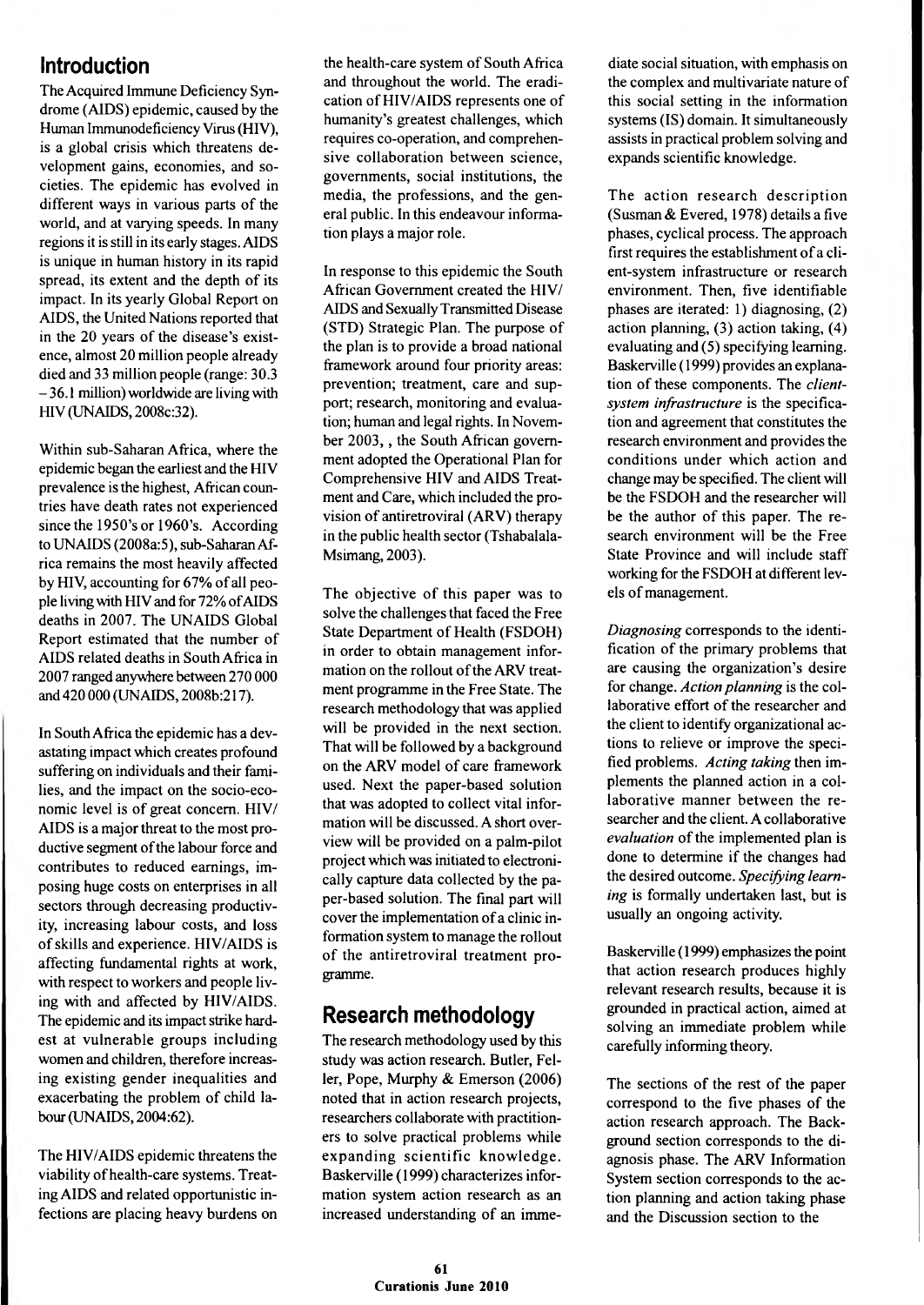#### **Table 1: Free State ARV Model of Care**

| <b>ARV Assessment Service Points</b> |                                                                                                                                                                                                                                                                                                                                                                                                                                           | <b>ARV Treatment Service Points</b>                                                                                                                                                                                                                                                                                                                                                                                                                                                                                                                                       |
|--------------------------------------|-------------------------------------------------------------------------------------------------------------------------------------------------------------------------------------------------------------------------------------------------------------------------------------------------------------------------------------------------------------------------------------------------------------------------------------------|---------------------------------------------------------------------------------------------------------------------------------------------------------------------------------------------------------------------------------------------------------------------------------------------------------------------------------------------------------------------------------------------------------------------------------------------------------------------------------------------------------------------------------------------------------------------------|
| (Primary Care Nurse Practitioners)   |                                                                                                                                                                                                                                                                                                                                                                                                                                           | (Doctors)                                                                                                                                                                                                                                                                                                                                                                                                                                                                                                                                                                 |
|                                      | Voluntary Counselling and Testing<br>Clinical and CD4 staging<br>Serial CD4 monitoring for those with CD4<200 and no<br><b>AIDS</b><br>Treatment of opportunistic infections.<br>Cotrimoxazole prophylaxis provision<br>Tuberculosis Screening<br>Drug Readiness Training<br>Routine ART Monitoring (distribution of drugs at 28<br>day intervals, draw monitoring bloods)<br>Adherence Support<br>Initial assessment of ART side-effects | ARV Baseline Assessments (including exclusion of<br>untreated tuberculosis, confirm eligibility for ARV treat-<br>ment)<br>Investigation to exclude undiagnosed opportunistic<br>infections (e.g. cryptococcal meningitis,<br>extrapulmonary tuberculosis)<br>Management of severe opportunistic infections prior<br>to ARV treatment initiation<br>Clinical review at planned ARV treatment initiation<br>Follow-up of patients on ARV treatment (review blood<br>results, decide on single drug or regimen changes)<br>Management of severe ARV treatment side-effects. |

evaluation phase. The Conclusion section corresponds to the specifying learning phase.

# **Background Information**

Following the South African National Policy (National Department of Health, 2003:1), the FSDOH established its Comprehensive Care, Management and Treatment of HIV and AIDS programme, which included the provision of highly active antiretroviral therapy (HAART) on the  $3<sup>rd</sup>$  May 2004. It was essential for the Free State Province that all levels of health care be involved from the beginning of the project in order to create a supportive environment which will include adults and children. With this, the hope would be that the ARV service would be as close as possible to the community to ensure greater access and an increase in treatment compliance. Taking this requirement into consideration, the Free State Province developed an initial framework model of care where doctor-led treatment sites were fed by nursedriven assessment sites from the surrounding area (Shai-Mhatu, 2006). The entire region's resources will, therefore, be used to help fight AIDS and support the ARV treatment campaign. It was important that the information system also make provision for this framework model of care which will be discussed in this paper.

Outlined below, was the proposed time frame for implementation of ARV treatment program in the Free State

(Chapman, 2003:5):

- Phase 1 (October 2003 March 2004). Implementation at 3 ARV therapy units (1 regional hospital and 3 clinics each, 2 district hospitals and 3 clinics each).
- Phase 2 (April 2004 March 2005). Implementation at 5 ARV therapy units (1 regional hospital and 3 clinics each, 4 district hospitals and 3 clinics each).
- Phase 3 (April 2005 March 2008). Implementation at 16 additional ARV therapy units (16 district hospitals and 3 clinics each) and expansion to 100 clinics.

The Free State model of care (see Table 1) was structured around a nurse practitioner performing most of the treatment duties. In this model, clients or patients are screened (voluntary counselling and testing) at primary health care level (clinics) by nurse practitioners (called assessment service points). Those patients with a CD4 count below 200 or having AIDS already are referred to a nearby hospital for an initial assessment by a doctor (called treatment service points).

The doctor confirms whether the patient must go on ARV treatment. The patients are then referred back to the clinic for drug readiness training which usually lasts 3 weeks. On completion, they return to the hospital-based doctor for clinical review and initiation of treatment. Follow-up is primarily based at the clinic and nurses are responsible for 4 weekly distribution of medication dispensed by the hospital pharmacy, all blood monitoring (although results are reviewed by the doctor) and monitoring of adherence. Baseline assessment and 6 monthly follow-up assessments take place at the hospital by doctors who also issue prescriptions for ARV drugs.

# **ARV Information System**

The ARV Information System evolved through several phases: a paper-based system, Palm hand-held computers, Hospital Information System, Clinic Information System and Data Warehouse. Each of these phases will now be discussed.

## **Paper-based system**

The foundation of the ARV data collection process in the Free State was firstly built around the establishment of a formal paper-based information collection process. This was done to assist the users with three fundamental elements:

- Discipline to collect quality data
- Understanding of the ARV treatment programme
- Supplement the rollout of a Clinic Information System, once the users are familiar with the ARV treatment programme

Paper-based systems have long been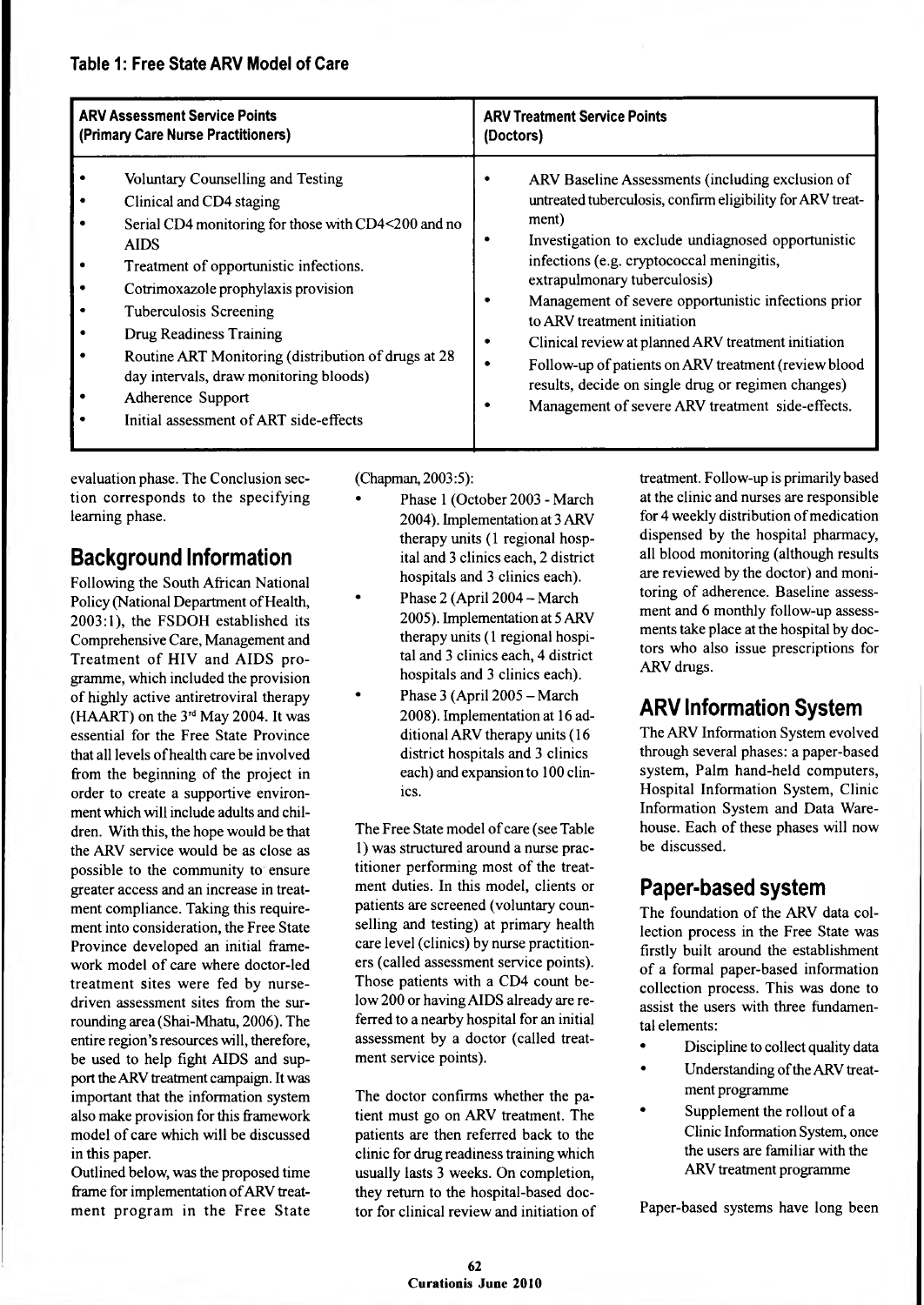#### **Figure 1: ARV Forms and Form Flow**



the preferred medium for documenting clinical processes during consultations (Fairall, Botha, Bateman, Dong, et al., 2004:2). In many instances it is still the sole means of collecting data and compiling reports. For example in Malawi their AVR programme is monitored and evaluated by means of an ARV master patient card and an ARV patient register kept for each patient in the clinic (Lowrance, Filler, Makombe, Harries, et al., 2007:378). The FSDOH supported the continued use of the paper-based system, given that it would be risky to impose an alternative system (like direct electronic capture) on doctors and nurses dealing with the clinical aspects of a new and complex treatment programme. In Kenya a system was developed that transported the completed forms to a central site where data were electronically captured (Siika, Rotich, Simiyu, Kigotho, et al., 2005:347). For the FSDOH it was proposed that the paper-based collection of data be combined with early capture into an electronic system, preferably at the source (decentralized mobile data capture) where the data capturer is able to validate responses with the clinician who

completed the form. This "editing" process had to be implemented right from the start of the programme to ensure that nurses and doctors understand how to complete the forms, and to encourage complete and accurate collection of data from the outset.

The following paragraphs will explain the contents and usage of each form:

#### **1. Voluntary Counselling and Testing (Screen and Stage) Form**

This form covers voluntary counselling and testing and CD4 staging. Patients may attend a clinic where voluntary counselling and testing (VCT) but not CD4 staging is offered. In this event the nurse could use the form as a referral to another clinic where CD4 staging is available. The form can also serve as a referral to the doctor at the local ARV treatment hospital. Referral criteria make provision for the referral of patients with CD4 counts  $\geq$  200 with an AIDS-defming illness or on current or previous treatment.

#### **2. Clinic Follow-up: CD4> 200**

#### **Form**

This form records 6 monthly follow-up visits for patients with CD4 counts  $\geq$ 200, but not yet on ARV. It captures serial CD4 results. It has a strong focus on TB detection, and also makes provision for the documentation of cotrimoxazole prophylaxis in patients with late stage disease but CD4 > 200.

#### **3. ARV: Hospital Baseline Assessment Form**

This is the most detailed form and captures all the factors that may play a role in predicting treatment outcome. These factors include previous exposure to ARV, baseline CD4 and World Health Organization stage.

#### **4. Drug Readiness Training Form**

This form captures information on the three training sessions the patient attended at the assessment site.

#### **5. ARV: Clinic Follow-up Visit Form**

This form is designed to be completed once a month when patients return to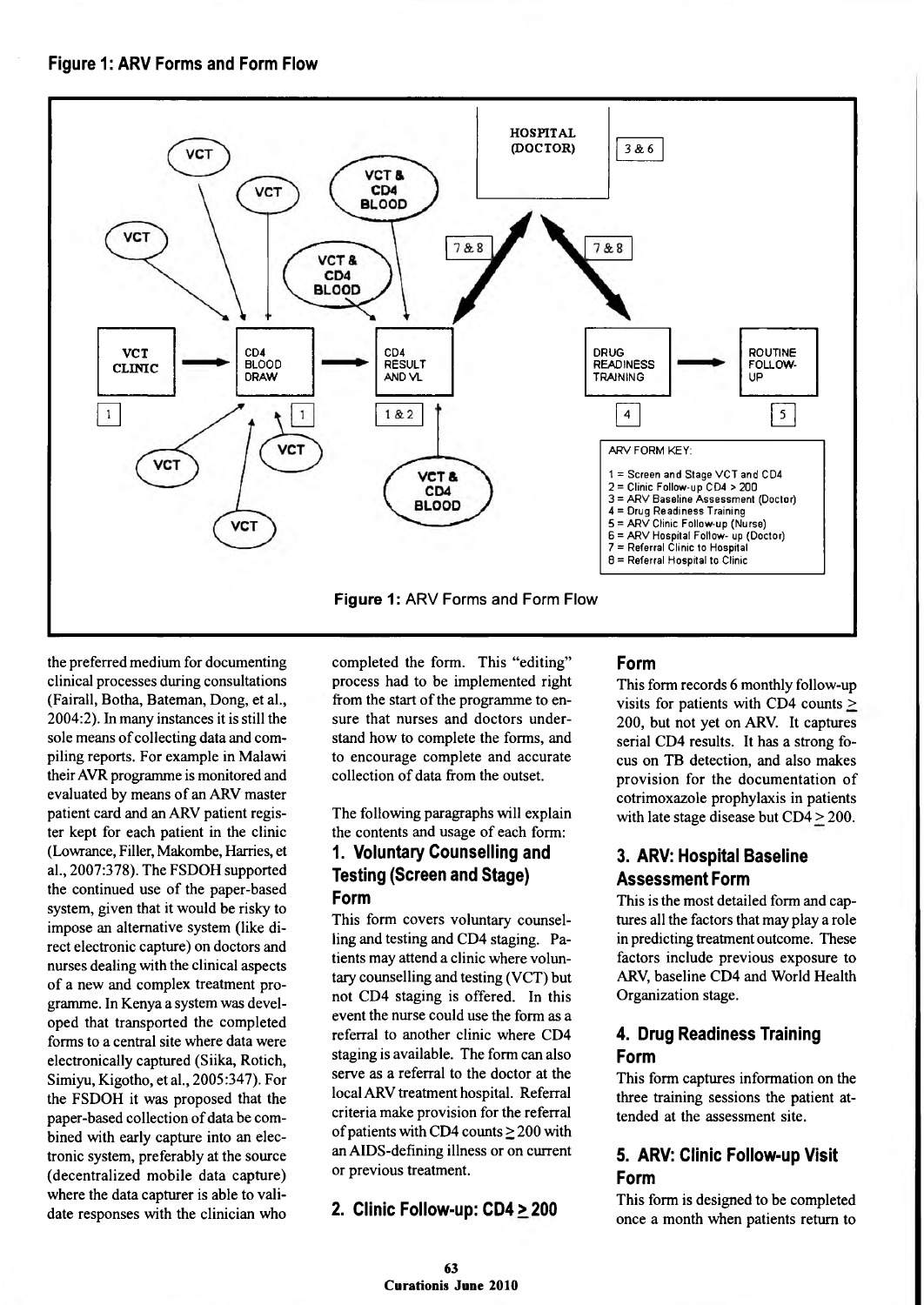receive treatment. It documents weight, current medication and screens for drug-related side effects and intolerance. It also retains a strong focus on the early detection of tuberculosis.

#### **6. ARV: Hospital Follow-up Visit Form**

This form is completed by a doctor at routine hospital follow-up visits. Initially these are planned at 3 month intervals, but frequency is likely to decrease as patients stabilize on treatment. The form makes provision for changes in opportunistic infection prophylaxis and ARV treatment.

#### **7. Referral: Clinic to Hospital Form**

Standardized and tailored referral forms could play a vital role in ensuring good co-ordination of care between clinic and hospital. This form makes provision for 5 common reasons for referral to a secondary level, and prompts the primary care clinician to provide information needed for appropriate clinical decision-making at hospital level.

#### **8. Referral: Hospital to Clinic Form**

This is a mirror version of the clinic to hospital referral form.

The different forms and the flow of the forms are shown in Figure 1.

# **Medical Research Council (MRC) Palm Pilot Project**

Monitoring and evaluation are important activities of the public-sector ARV treatment programme. For this purpose structured records for collecting patient-specific information were developed. It was also envisaged that this will teach the future users of the Clinic Information System discipline in terms of data collection and data validation. As was highlighted in the previous section, in total eight paper forms have been designed and implemented at ARV assessment and treatment sites and hospitals throughout the Free State Province. All the forms are one A4 page in length, with the exception of the hospital baseline assessment form which is two pages long.

The MRC developed user defined screens on the Palm handheld computer which were based on the paper forms. Seebregts, Zwarentein, Mathews, Fairall, et al. (2009) describe the development and evaluation of the Palm Pilot system for data collection in the Free State Department of Health. The data capturers at each assessment and treatment site capture information which was filled in on the paper forms onto the Palm Pilot handheld computer. At regular intervals, data was exported from the Palm Pilot handheld computer and uploaded to the MRC via a modem and telephone line situated at each clinic. This was an interim data collection system and planned to be discontinued once the Hospital and Clinic systems were online and operational at all ARV assessment and treatment sites in the Free State. By the end of October 2006 all the Palm Pilots were phased out and replaced by the following systems.

# **Hospital Information System**

According to the National Health Information System for South Africa Committee (NHIS/SA, 2006:1) document, a Hospital Information System (HIS) is conceived, from the outset, as a system which is fundamentally common to all hospitals and primary health care (PHC) centres and that it is an integral and a major part of the National Health Information System of South Africa (NHIS/SA, 2006:1). The document also states that any Hospital Information System (HIS) used in South Africa, should have the following core National Health Care/Management Information System (NHC/MIS) functions:

- patient registration
- a core, or a minimum data set, patient record
- appointment scheduling
- patient billing

Another key requirement is that the HIS should also be modular and that it should be completely developed and proven. The features and functionalities required in the NHC/MIS system vary from hospital to hospital, and certainly vary from one PHC centre to another, depending on its size and scope of service. Hence the Applications Software of the NHC/MIS should be modular and flexible so that only relevant modules are implemented

in each hospital and PHC centre (NHIS/ SA, 2006:1). **"Complete"** means that the NHC/MIS should support the functional requirements as listed by NHIS/ SA (2006:1). **"Proven"** means that the system, in its entirety, is demonstrably operational in an existing environment and the NHC/HIS must not include any costs for 'applications development' or 'modifications' (NHIS/SA, 2006:1).

Simultaneously, a distributed Patient Database must be created and linked, via the Wide Area Network (WAN) to all the hospitals and Primary Health Care centres to both contribute to and use the database. The HIS should enable any of its features to be organised around a central database and must support different levels of access enabling restricted views of the centralised database.

The FSDOH honoured these requirements when it implemented a HIS at three of its larger hospitals in 1996. The implementation was expanded between 2004 and 2006 with the inclusion of two more regional hospitals. All the hospitals using the HIS were feeding data into a central Patient Database, which in turn provided the ability to compile a minimum patient record. Taking the existing infrastructure into account, a decision was taken by the FSDOH top management team, that the Clinic Information System (CIS) to be used for all ARV clinics must be fully developed and linked with the existing HIS.

# **Clinic Information System**

In the previous section it was highlighted that one of the key requirements of a Hospital Information System is to provide all the hospitals and PHC centres the functionality to contribute and use the central patient database. Furthermore, according to the NHIS/SA document (NHIS/SA, 2006:1), for any Hospital Information System to be developed, installed and initiated in the major public hospitals, an appropriately scaled-down version of the same Hospital Information System must be implemented in all the smaller hospitals and PHC centres. It was therefore imperative for the FSDOH that the existing Hospital Information System (Meditech) already used in its three major hospitals, be scaled down and implemented as the electronic system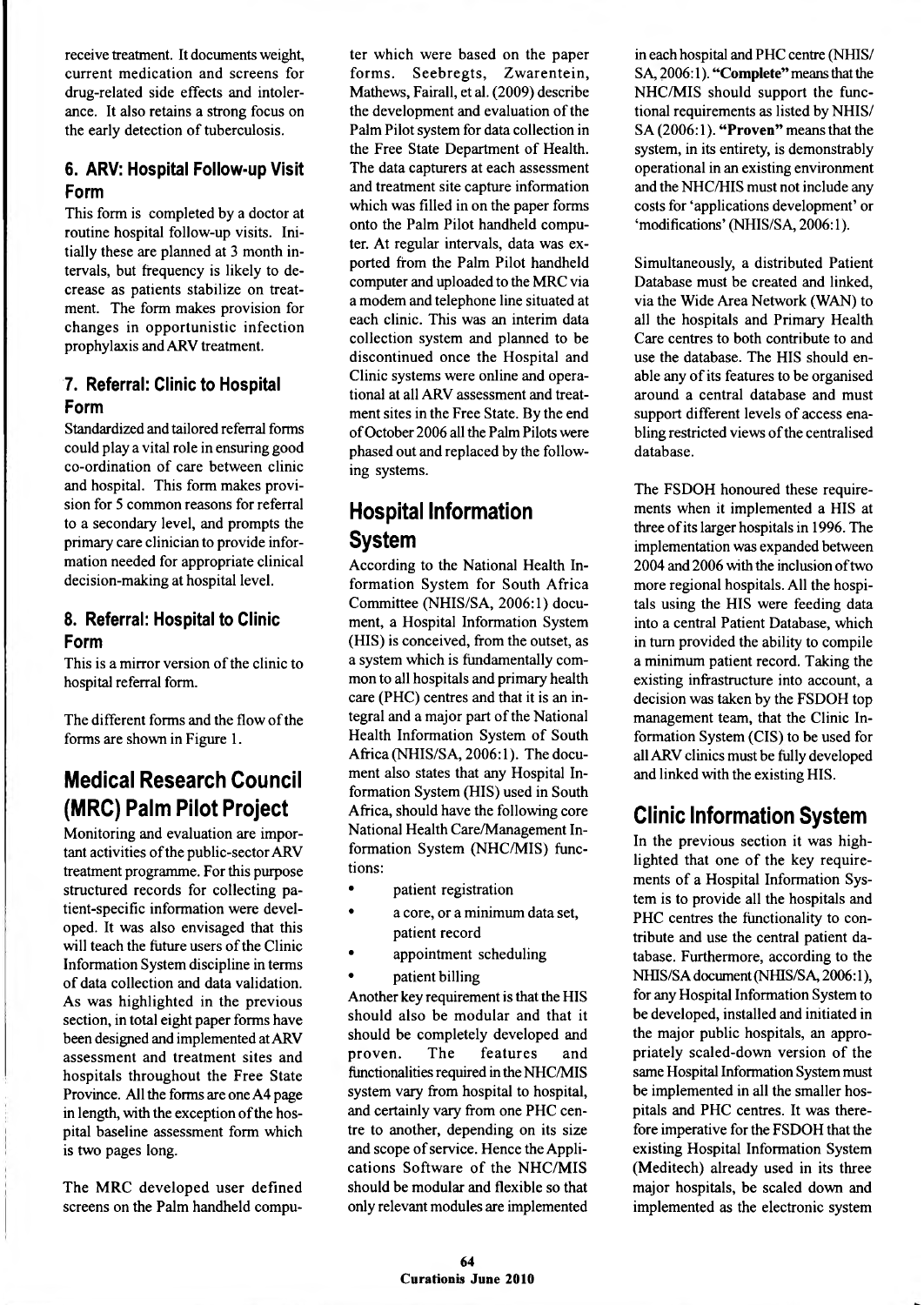

for all the ARV PHC centres. For this paper, this system will hence be referred to as a Clinic Information System.

### **Meditech**

While the paper-based information system was in use and data being captured by the interim Palm Pilot system, the acquisition and customization process for the Meditech software commenced. The initial investment of R2.5 million into the software licenses was justified by the fact that for sustainable long-term ARV monitoring and evaluation, the availability of electronic data available for analysis was pivotal. The customization process was not without its share of challenges and will be discussed later in this paper. The first pilot version was only ready in November 2004, while the ARV programme already commenced in May 2004. This meant that a backlog of paper forms which had to be captured while implementing the ARV sites at the same time.

Although the initial customization proc-

ess delayed the implementation of all the Phase 1 ARV sites, the Department of Health was able to recover lost time and had most of the sites using a Clinic Information System by the end of May 2005.

The software that was customized and implemented is called Meditech Medical Practice Management Suite (Meditech MPM) and was customized to accommodate all the paper-based forms and the ARV treatment process that was already in place. This software, being one of the Meditech modules, is actually a scaled-down version of the larger Meditech Hospital Information System and comes complete with the following functionality:

- Community Wide Scheduling (CWS)
- Electronic Ambulatory Record (EAR)
- Authorization and Referral Management (ARM)
- Physician Desktop and Workload Management (PWM)

The following section will briefly explain each of the sub-modules of the Meditech MPM product suite to provide an overview of the system functionally and indicate how this will be used in the future for clinical information gathering.

• *Community Wide Scheduling (CWS):* MPM manages appointment scheduling tasks by providing staff with booking options, check-in and registration tracking, links to patient profiles and conflict checking.

• *Electronic Ambulatory Record (EAR):* Electronic patient records enable nurses at the clinics to track important patient data, such as medications, laboratory results, referrals, progress notes and patient history. EAR offers a flexible data entry screen, which does not require a huge investment in training time, or a lengthening of the encounter process. EAR follows the already developed paper-based workflow patterns which make sense for the physicians and nurses in either an ARV clinic or ARV hospital. The EAR module consists of the following health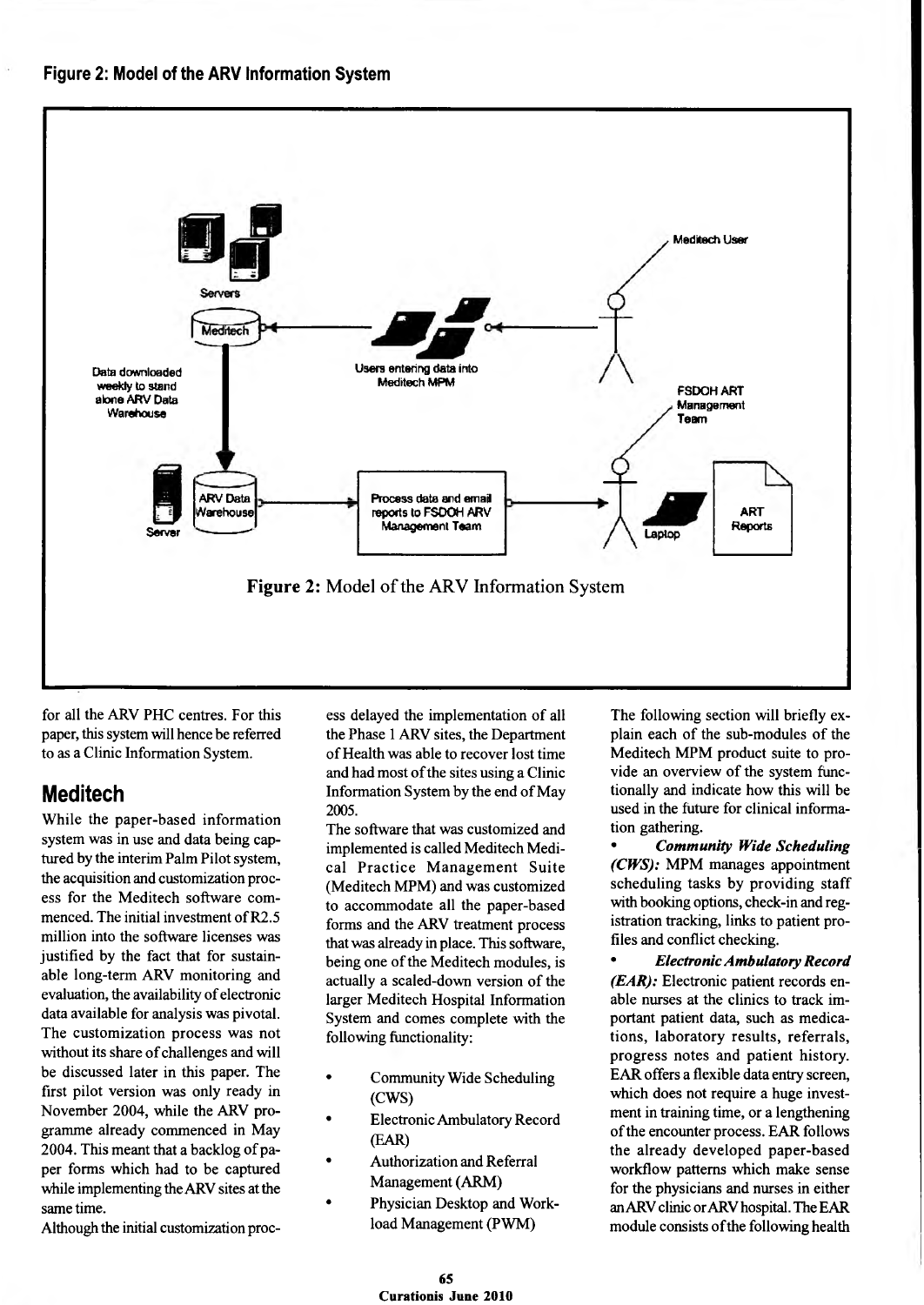care sections: chronic and acute medical problems, medications (ARV drugs included), allergies and immunizations, CD4 count and viral load (Customer Defined Screen) and drug readiness training (Customer Defined Screen).

• *Authorization and Referral Management (ARM):* Integration of authorizations and referrals with registration, scheduling and recording of the patient's medical account are crucial. MPM offers integration with other MEDITECH applications and will contribute to the central Patient Master Index (PMI).

• *Physician Desktop and Workload Management (PWM):* MPM is equipped with a physicians/nurse desktop and workload management system which presents an interface to match a physician's/nurse's workflow. Additional fields were added to accommodate the ARV paper forms, which include drug readiness training, viral loads, CD4 counts and laboratory results.

## **Medical Research Council Data Warehouse**

Whereas an operational database provides information on the day-to-day transactions, a data warehouse provides strategic information on historical data. The MRC in collaboration with the University of Cape Town (UCT) Lung Institute developed a standalone ARV data warehouse for collecting information associated with the monitoring and evaluation of the Free State ARV and HIV and AIDS Treatment Programme starting in November 2004. The data warehouse schema was based on the data received from the Palm Pilot handheld computers that were used at the Free State ARV assessment and treatment sites. The data was uploaded via modem to a staging database situated at the MRC and then loaded into the ARV data warehouse. Although the data warehouse produced several managerial reports to the FSDOH ARV management team, its use was discontinued due to poor data quality which was associated with the Palm Pilot system. The Palm Pilot system was discontinued and replaced with the Meditech Hospital Information system which was implemented at ARV assessment and treatment sites. The existing data warehouse schema was

adopted to accommodate the new operational data source database structure by the MRC in January 2006. A model of how this whole process functioned is shown in Figure 2.

By the end of 2006 the standalone data warehouse was handed over to the FSDOH to be incorporated into a proposed FSDOH data warehouse. The end product was to be a single "appropriately designed" ARV data warehouse made available for analysis to the relevant FSDOH managers involved with the ARV treatment programme.

### **Discussion**

The customization and implementation process of the Meditech MPM software was not without a number of challenges. All of the challenges were identified at internal monthly management meetings where the customization and implementation of the NHC/HIS were discussed as a standing agenda point. Each of the listed challenges were carefully analyzed and solutions were proposed and implemented.

One of the first challenges faced was during the customization phase. Meditech South Africa had to develop customer-defined screens (CDS) to accommodate the already developed paper-based forms. With this came the notion of building an effective dataflow mechanism which follows the paperbased system in place, but also adhere to best-practice software engineering principles such as user friendliness, screen-to-screen serialization and ensuring data integrity and the avoidance of data duplication. This challenge took almost six months and led to the initial delay in the implementation of the Meditech software. A win-win solution was, however, proposed to accommodate the paper-based system in place, building on the user's familiarity with the complex ARV forms and data collection processes, and at the same time incorporating HIS functionality.

The second challenge was the issue of data quality. Because of the initial deployment of paper-based forms to both assessment and treatment sites in the province, numerous data elements of a patient were duplicated at each of the ARV PHC sites. With the implementation of the CIS, these duplicate data elements were identified as the data

from the paper-forms was being captured into the system. For example, the same patient visited three different sites, resulting in three different patient files and three different patient numbers. Subsequently, as each site captured the backlog, the same patient was captured three times into the master patient index, each institution unaware of the other's action. The only viable solution was to merge these records on a weekly basis and to systematically remove the inconsistencies within the system. Users were also taught to make use of the master index lookup before creating a new electronic patient record. Another concept introduced to improve data quality was to implement the Meditech software in the entire district at the same time. This included the treatment sites and the referring assessment sites. With this method in place, all users were trained in the same week and also went live the same day. This also cultivated a culture of more efficient communication among the users in the same district.

The third challenge was implementing the Meditech MPM module itself. With the development of all the customerdefined-screens, the "out-of-the-box" functionality provided by MPM was overlooked. The implementation methodology purely focused on using the customer-defined-screens. During the pilot implementation phase at the Motheo district in November 2004, it became very clear that this approach will not work, because the MPM system functionality was now compromised. A strategy was devised to incorporate the "out-of-the-box" CWS functionality together with the EAR into all the customer-defined-screens. This new approach helped the assessment sites to schedule patient visits in advance and also to schedule their follow-up visit at the referral treatment site. This approach was adopted for all future site implementations and led to a reduction in capturing a patient's visit on the system.

The fourth challenge was to convince the FSDOH ARV Management team to include clinical staff (nurses and physicians) as users of the Meditech system. Most of the sites only had the data capturer and the admission clerk as users of the Meditech system. While the original idea was to create a longitudinal ARV patient record by capturing the paper-based information, it had

------------------------------------------------------------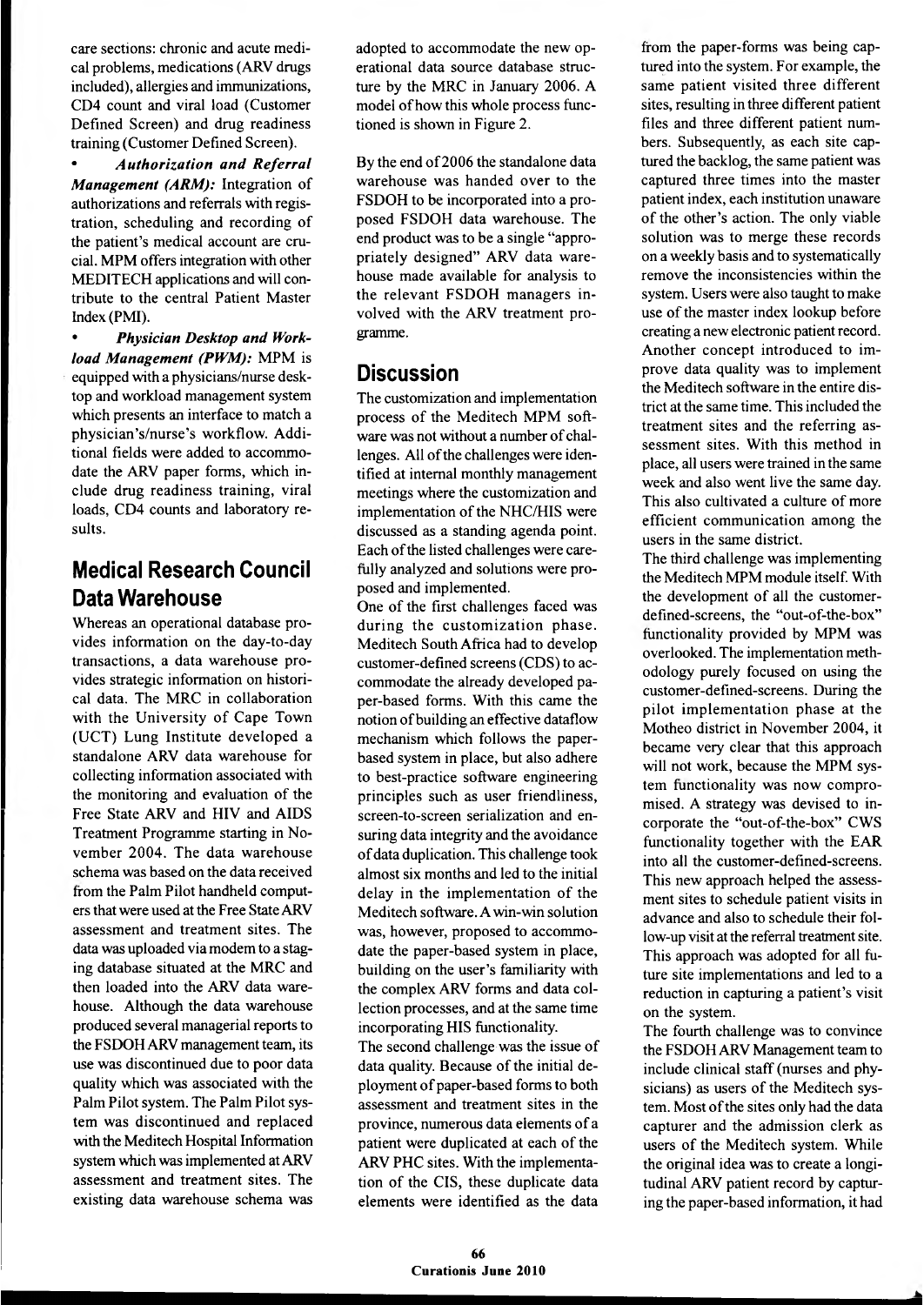little or no clinical value now, since the clinical staff was excluded to validate data quality. After lengthy discussions among all the provincial role-players it was eventually decided that the implementation process will also provide personal computers and printers for at least one nurse per site as well as Meditech access and training.

The fifth challenge was to provide a flexible state-of-the-art information system which gave the Department of Health a clear picture of the effectiveness of its rollout model, but at the same time adapt to ever changing needs. Free State was the first South African province to have a patient profiling system (Shai-Mhatu, 2006) and is still using the Clinic Information System at the time of writing this article. Numerous changes have been incorporated since its first implementation in 2004. Initially there were 8 adult forms but by the time of writing this article there were 28 forms, each with a corresponding CDS. Provision was also made to include data elements of children on the paper forms and the CIS. Since 2004, three phases of implementation were conducted. First phase was 27 ARV sites, second phase was 8 ARV sites and the third phase was 10 ARV sites. This meant by the time of writing this article, 45 ARV sites were using the CIS in the Free State province.

Finally, approximately twenty (20) functional changes were made to the CIS to date. The most notable changes include screens capturing data elements on family planning, regimen changes, follow-up changes, patient staging changes, prophylaxis changes and user capture analysis. An ARV pharmacy module was also implemented. All of these functional changes were made to accommodate changing needs of doctors and professional nurses.

Although no formal evaluation was ever done on the CIS, it is clear from the active management involvement in solving the listed challenges, that the FSDOH are happy with the CIS as it continuously asks for functional changes, training and assistance from the vendor.

### **Conclusion**

HIV/AIDS is a global crisis. To combat the effect of the disease, the South African government started with the provisioning of ARV therapy in the

public health sector. To manage this process effectively in the Free State, an information system was implemented. The process started with a paper-based system to collect vital information. This was followed by a palmpilot project which was initiated to electronically capture the data collected by the paper-based system. This system was then replaced by a comprehensive Hospital and Clinic Information System which was acquired and customised for the ARV data collection process. Data was extracted from these systems and exported to a standalone ARV data warehouse located at the MRC. The purpose of this data warehouse was to collect information associated with the monitoring and evaluation of the Free State ARV and HIV and AIDS treatment programme. During the development and implementation of the information system several challenges were successfully overcame and the system has been in operation for a number of years. The logical next step now is to design and implement a single data warehouse for the FSDOH which will incorporate the data warehouse of the MRC. This data warehouse should also include data from other disparate operational systems which are closely linked to HIV/AIDS. Examples of such systems are: ARV Human Resources, Tuberculosis, Notifiable Diseases, Blood Results, and Hospitalizations. Such a data warehouse will provide strategic integrated information to management so that the ARV treatment programme can be managed effectively.

### **Acknowledgements**

This work was made possible through the assistance and support of the University of Cape Town Lung Institute and the Medical Research Council in South Africa.

## **References**

BASKERVILLE, RL 1999: Investigating Information Systems with Action Research. *Communications of the As*sociation for Information Systems, 2(19). <http://cais.isworld.org/articles/2-> 19/default.asp?View=pdf&x=78&y= 17 Accessed 17 September 2007.

BUTLER, T; FELLER, J; POPE, A; MURPHY, C & EMERSON, B 2006: An action research study on the design and development of core IT artifacts for knowledge management systems.<http://csrc.lse.ac.uk/asp/aspecis/> 20060044.pdfAccessed 8 October 2007.

CHAPMAN, RD 2003: Plan for Implementation of ARV's in the Free State Province. Bloemfontein: Free State Department of Health. (Unpublished internal report).

FAIRALL, L; BOTHA, S; BATEMAN, E; DONQ K; CHAPMAN, R; KOTZE, E & VAN DER BANK, L 2004: Free State Anti-Retroviral Treatment Programme: Collection and Analysis of Routine Data. Bloemfontein: Free State Department of Health. (Unpublished internal report).

LOWRANCE, D; FILLER, S; MAKOMBE, S; HARRIES, A; A BERLE-GRASSE. J: HOCHGESANQ M *&* LIBAMBA, E 2007: Assessment of a national monitoring and evaluation system for rapid expansion of antiretroviral treatment in Malawi. Tropical Medicine and International Health. 12(3): 377-381.

NATIONAL DEPARTMENT OF HEALTH (SOUTH AFRICA) 2003: Cabinet's decision on the operational plan for comprehensive care and treatment of people living with HIV and AIDS, <http://www.doh.gov.za/> docs/pr/2003/prl 119.html. Accessed 16 July 2008.

NATIONAL HEALTH INFORMA-TION SYSTEM OFSOUTH AFRICA COMITTEE (NHIS/SA) 2006: National Health Care Management Information System of South Africa (NHC/MIS). http://www.doh.gov.za/nhis/docs/ nchmis.htm. Accessed 15 May 2006.

SHAI-MHATU, P 2006: Fighting AIDS with Evidence, <http://www.idrc.ca/en/> ev-101161-201-l-DO\_TOPIC.html. Accessed 23 June 2010.

SEEBREGTS, CJ; ZWARENTEIN, M; MATHEWS, C; FAIRALL, L; FLISHER, AJ; SEEBREGTSs, C; MUKOMA, W & KLEPP, K 2009: Handheld computers for survey and trial data collection in resource-poor settings: Development and evaluation of PDACT, a PalmTM Pilot interviewing system. To appear in the International Journal of Medical Informatics in 2009.